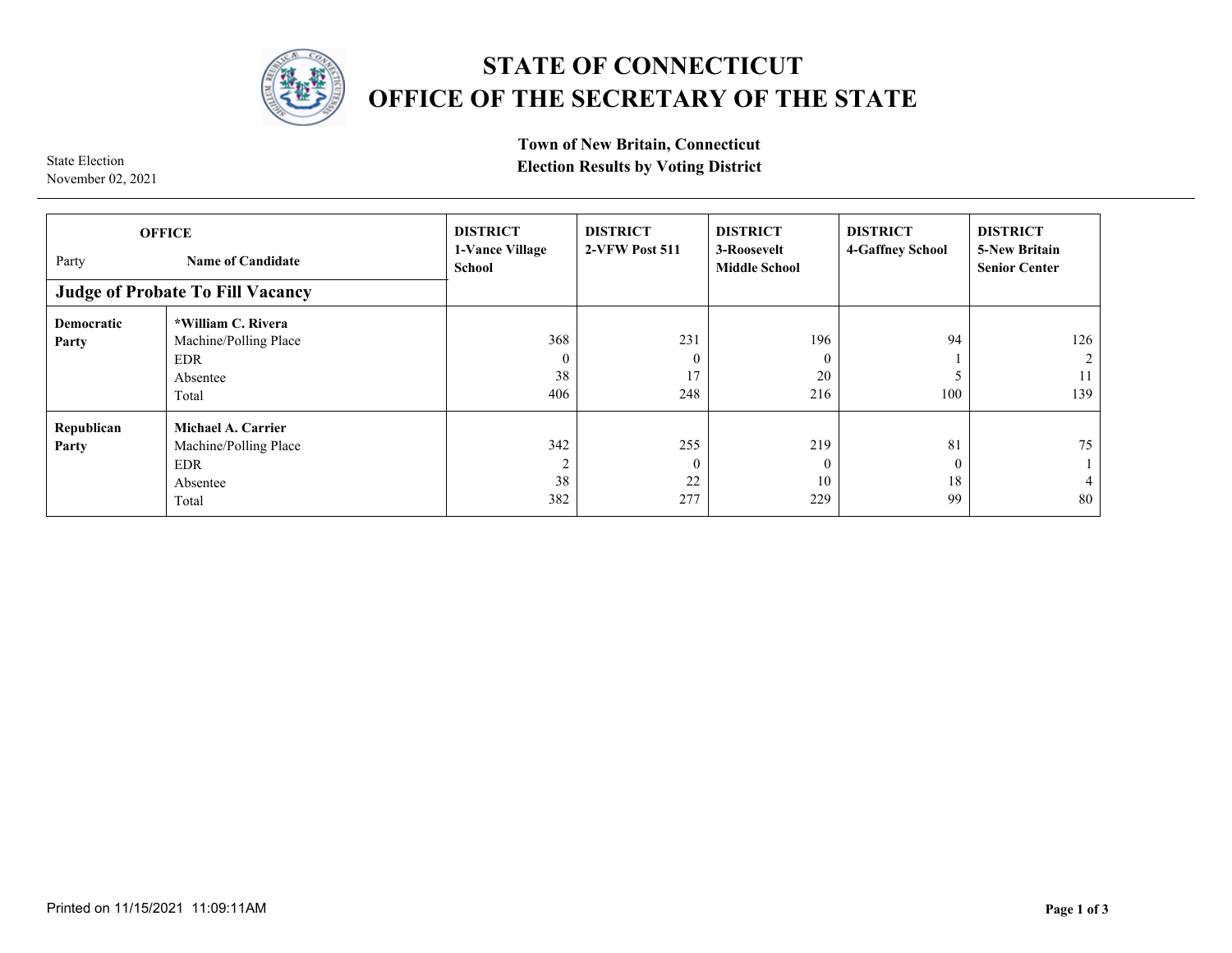| <b>DISTRICT</b><br>5-1-School<br><b>Apartments</b> | <b>DISTRICT</b><br>5-2-Graham<br><b>Apartments</b> | <b>DISTRICT 6-St.</b><br><b>Jean Baptiste</b><br>Societe | <b>DISTRICT</b><br>7-Generale<br><b>Ameglio Society</b> | <b>DISTRICT</b><br>8-International<br>Church | <b>DISTRICT 9-St.</b><br><b>Jean Baptiste</b><br>Societe | <b>DISTRICT</b><br>10-St. Francis Of<br><b>Assisi Church</b><br>Hall | <b>DISTRICT</b><br>11-Holmes<br>Elementary<br>School |
|----------------------------------------------------|----------------------------------------------------|----------------------------------------------------------|---------------------------------------------------------|----------------------------------------------|----------------------------------------------------------|----------------------------------------------------------------------|------------------------------------------------------|
|                                                    |                                                    |                                                          |                                                         |                                              |                                                          |                                                                      |                                                      |
| 52                                                 | 44                                                 | 134                                                      | 201                                                     | 218                                          | 245                                                      | 159                                                                  | 279                                                  |
| $\mathbf{0}$                                       | $\mathbf{0}$                                       |                                                          | $\overline{2}$                                          | 2                                            | $\sim$                                                   |                                                                      |                                                      |
| $\overline{2}$                                     | $\theta$                                           | 15                                                       | 15                                                      | 16                                           | 15                                                       | 12                                                                   | 25                                                   |
| 54                                                 | 44                                                 | 150                                                      | 218                                                     | 236                                          | 262                                                      | 172                                                                  | 305                                                  |
|                                                    |                                                    |                                                          |                                                         |                                              |                                                          |                                                                      |                                                      |
| 20                                                 | 9                                                  | 103                                                      | 142                                                     | 146                                          | 226                                                      | 199                                                                  | 455                                                  |
| $\boldsymbol{0}$                                   |                                                    |                                                          |                                                         | 2                                            | $\mathcal{L}$                                            | $\theta$                                                             |                                                      |
| 3                                                  |                                                    | 8                                                        | 19                                                      | 10                                           | 20                                                       | 10                                                                   | 40                                                   |
| 23                                                 | 10                                                 | 114                                                      | 162                                                     | 158                                          | 249                                                      | 209                                                                  | 496                                                  |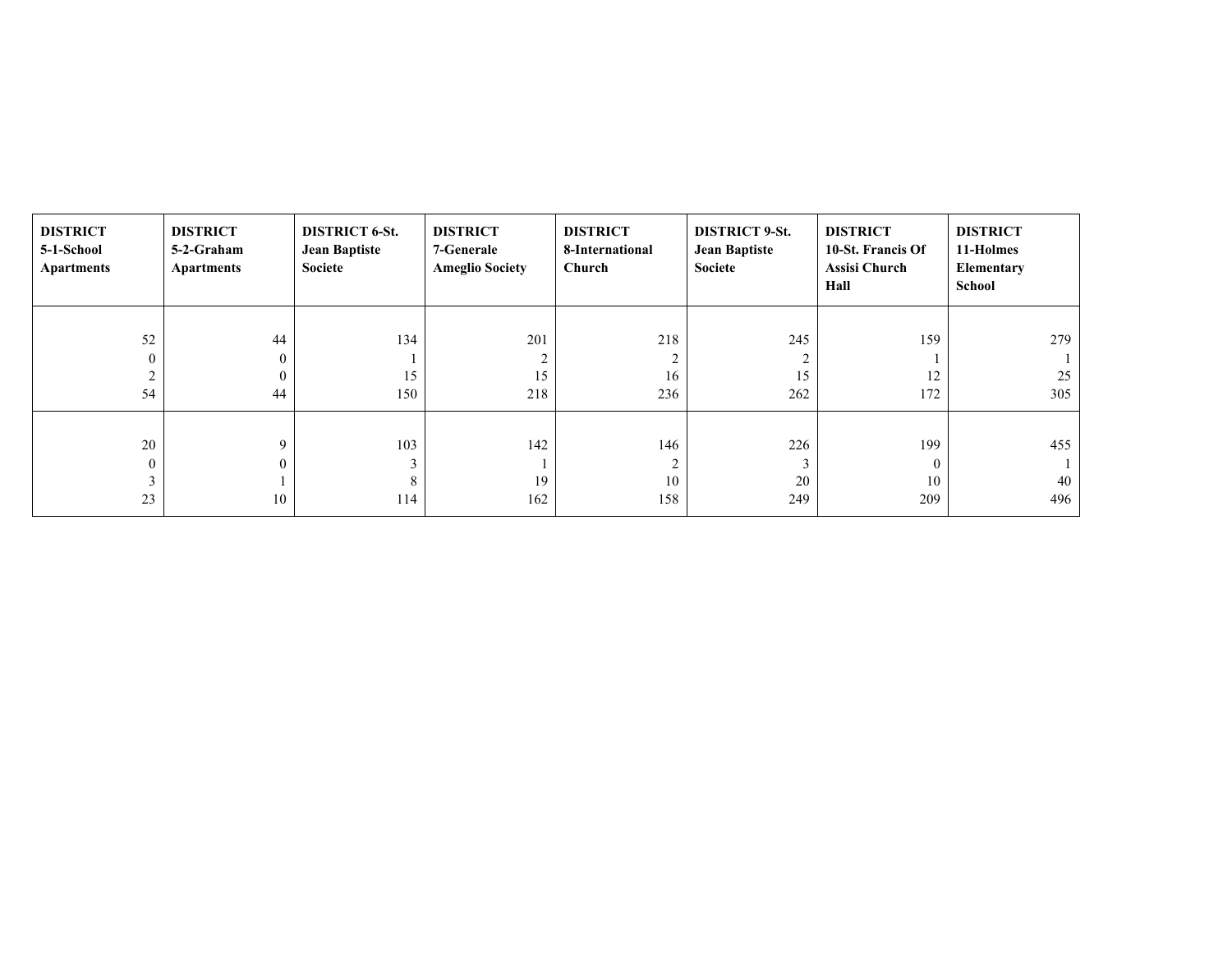| <b>DISTRICT</b>       | <b>DISTRICT</b>                    | <b>DISTRICT</b>                    | <b>DISTRICT</b>        | Grand                       |
|-----------------------|------------------------------------|------------------------------------|------------------------|-----------------------------|
| 12-Pulaski            | 13-St. John Paul                   | 14-Diloreto                        | <b>15-Slade Middle</b> | <b>Total for</b>            |
| <b>Middle School</b>  | <b>II</b> School                   | School                             | <b>School</b>          | Town                        |
| 454                   | 151                                | 401                                | 279                    | 3,632                       |
| ш                     | $\theta$                           | $\boldsymbol{0}$                   | 1                      | 14                          |
| 70                    | 21                                 | 31                                 | 31                     | 344                         |
| 525                   | 172                                | 432                                | 311                    | 3,990                       |
| 627<br>5<br>89<br>721 | 222<br>$\overline{2}$<br>27<br>251 | 338<br>$\overline{c}$<br>19<br>359 | 667<br>83<br>751       | 4,126<br>23<br>421<br>4,570 |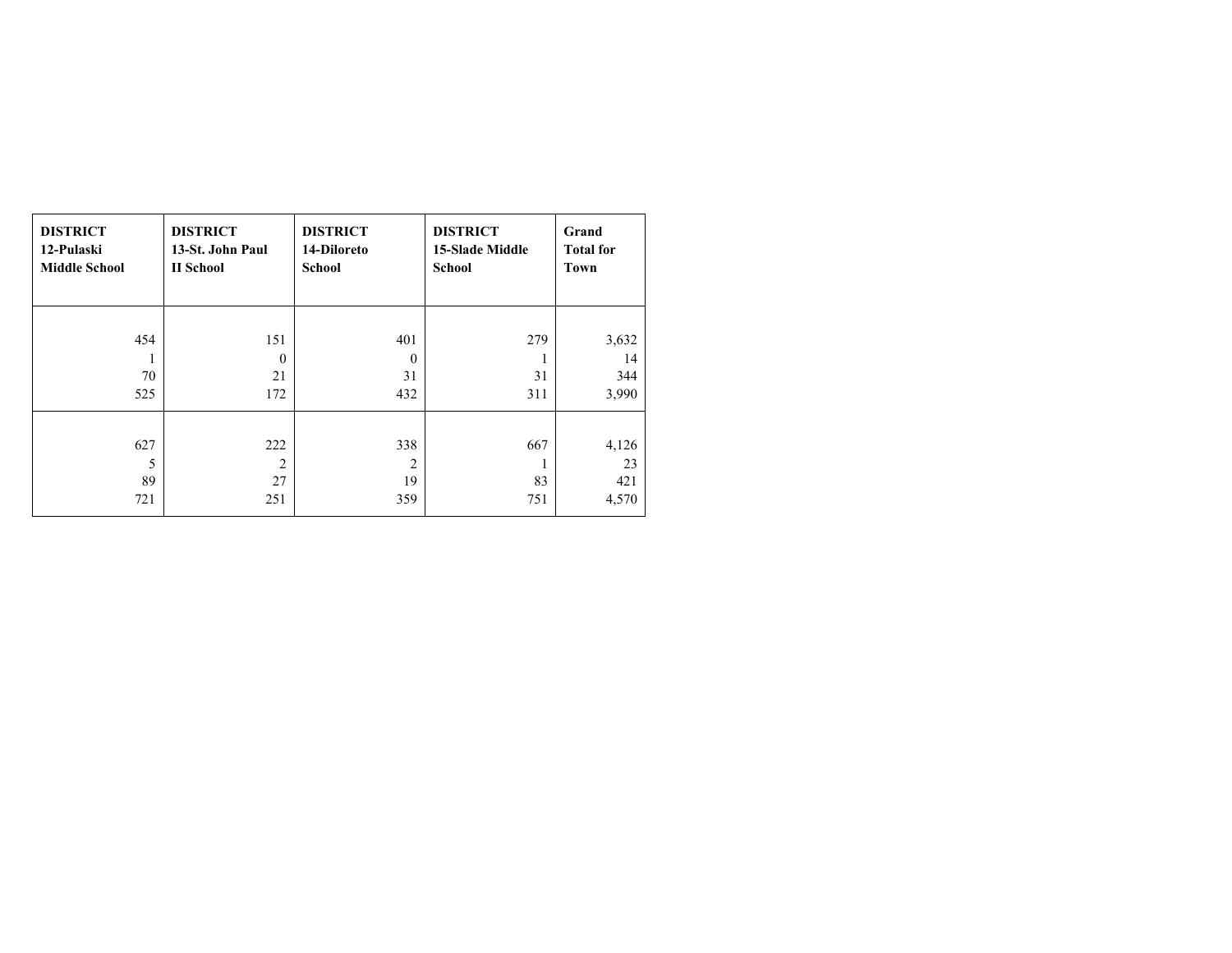| <b>STATS</b>                | <b>DISTRICT</b><br>1-Vance Village<br><b>School</b> | <b>DISTRICT</b><br>2-VFW Post 511 | <b>DISTRICT</b><br>3-Roosevelt<br><b>Middle School</b> | <b>DISTRICT</b><br><b>4-Gaffney School</b> | <b>DISTRICT</b><br><b>5-New Britain</b><br><b>Senior Center</b> | <b>DISTRICT</b><br>5-1-School<br>Apartments | <b>DISTRICT</b><br>5-2-Graham<br>Apartments |
|-----------------------------|-----------------------------------------------------|-----------------------------------|--------------------------------------------------------|--------------------------------------------|-----------------------------------------------------------------|---------------------------------------------|---------------------------------------------|
| No.of Names on Registry     | 2,644                                               | 2,419                             | 2,256                                                  | 643                                        | 1,239                                                           | 195                                         | 243                                         |
| No. Checked as Having Voted | 848                                                 | 584                               | 508                                                    | 218                                        | 244                                                             | 97                                          | 71                                          |
| No.of Overseas Voters       | $\theta$                                            |                                   |                                                        | $\mathbf{0}$                               |                                                                 | $\theta$                                    | $\theta$                                    |

| <b>STATS</b>                    | <b>DISTRICT</b><br><b>1-Vance Village</b><br><b>School</b> | <b>DISTRICT</b><br>2-VFW Post 511 | <b>DISTRICT</b><br>3-Roosevelt<br><b>Middle School</b> | <b>DISTRICT</b><br><b>4-Gaffney School</b> | <b>DISTRICT</b><br><b>5-New Britain</b><br><b>Senior Center</b> | <b>DISTRICT</b><br>5-1-School<br><b>Apartments</b> | <b>DISTRICT</b><br>5-2-Graham<br>Apartments |
|---------------------------------|------------------------------------------------------------|-----------------------------------|--------------------------------------------------------|--------------------------------------------|-----------------------------------------------------------------|----------------------------------------------------|---------------------------------------------|
| Machine/Polling Place Total     | 762                                                        | 538                               | 475                                                    | 193                                        | 222                                                             | 91                                                 | 70                                          |
| Absentee Total                  | 82                                                         | 44                                | 32                                                     | 23                                         | 19                                                              |                                                    |                                             |
| Election Day Registration (EDR) | ∼                                                          |                                   |                                                        |                                            |                                                                 |                                                    | $\theta$                                    |
| <b>Total Votes</b>              | 846                                                        | 582                               | 507                                                    | 217                                        | 244                                                             | 97                                                 | 71                                          |
|                                 |                                                            |                                   |                                                        |                                            |                                                                 |                                                    |                                             |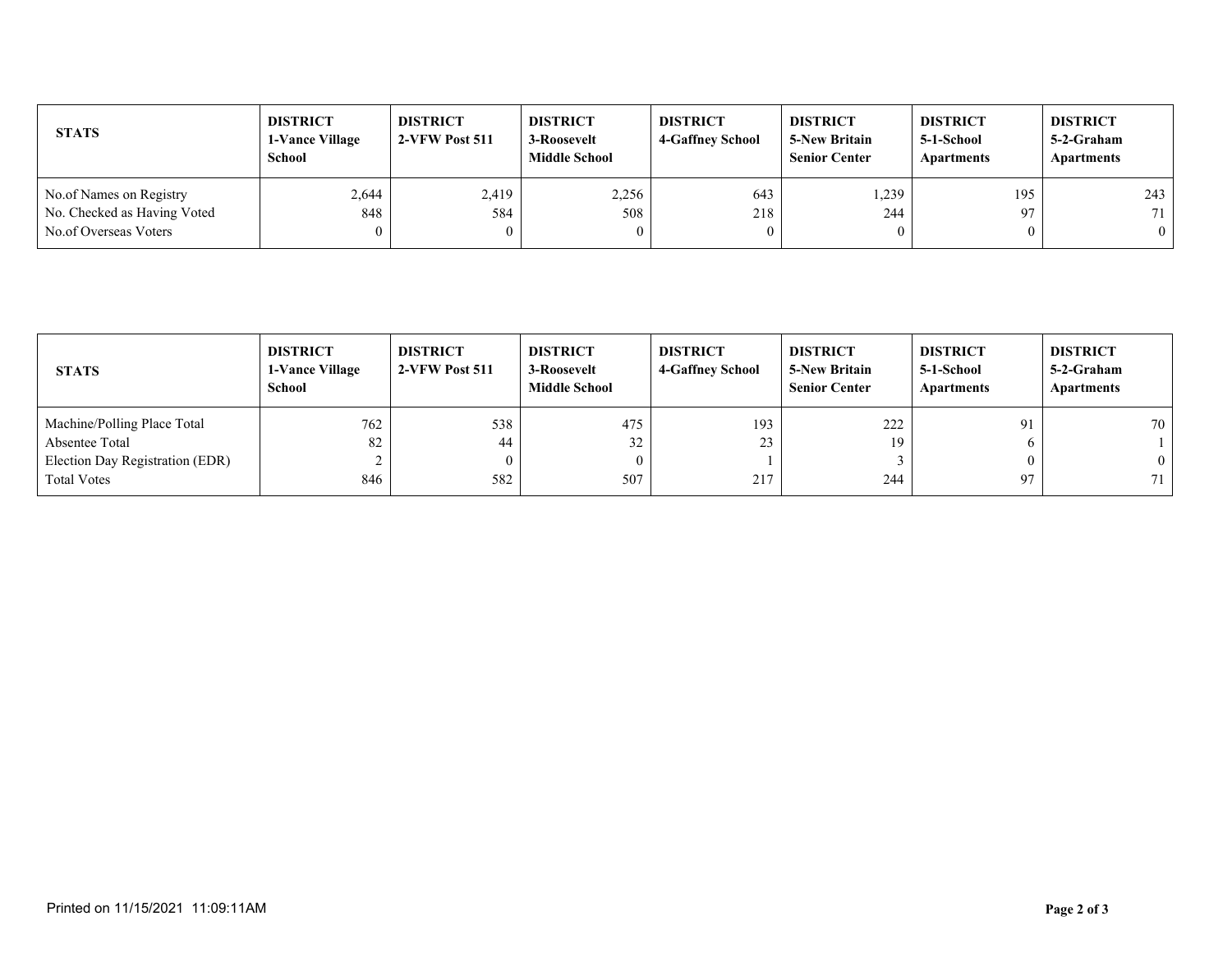| <b>DISTRICT 6-St.</b><br><b>Jean Baptiste</b><br>Societe | <b>DISTRICT</b><br><b>7-Generale</b><br><b>Ameglio Society</b> | <b>DISTRICT</b><br>8-International<br>Church | <b>DISTRICT 9-St.</b><br><b>Jean Baptiste</b><br>Societe | <b>DISTRICT</b><br>10-St. Francis Of<br><b>Assisi Church</b> | <b>DISTRICT</b><br>11-Holmes<br><b>Elementary</b> | <b>DISTRICT</b><br>12-Pulaski<br><b>Middle School</b> | <b>DISTRICT</b><br>13-St. John Paul<br>II School |
|----------------------------------------------------------|----------------------------------------------------------------|----------------------------------------------|----------------------------------------------------------|--------------------------------------------------------------|---------------------------------------------------|-------------------------------------------------------|--------------------------------------------------|
| .,606                                                    | 2,369                                                          | 2,141                                        | 1,927                                                    | ,159                                                         | 2,672                                             | 4,389                                                 | 2,285                                            |
| 300                                                      | 441                                                            | 431                                          | 567                                                      | 407                                                          | 889                                               | 394,                                                  | 500                                              |
| $\mathbf{0}$                                             |                                                                |                                              | $\boldsymbol{0}$                                         |                                                              |                                                   |                                                       | $\theta$                                         |

| <b>DISTRICT 6-St.</b><br><b>Jean Baptiste</b><br>Societe | <b>DISTRICT</b><br>7-Generale<br><b>Ameglio Society</b> | <b>DISTRICT</b><br>8-International<br>Church | <b>DISTRICT 9-St.</b><br><b>Jean Baptiste</b><br>Societe | <b>DISTRICT</b><br>10-St. Francis Of<br>Assisi Church | <b>DISTRICT</b><br>11-Holmes<br><b>Elementary</b> | <b>DISTRICT</b><br>12-Pulaski<br><b>Middle School</b> | <b>DISTRICT</b><br>13-St. John Paul<br>II School |
|----------------------------------------------------------|---------------------------------------------------------|----------------------------------------------|----------------------------------------------------------|-------------------------------------------------------|---------------------------------------------------|-------------------------------------------------------|--------------------------------------------------|
| 274                                                      | 399                                                     | 400                                          | 521                                                      | 382                                                   | 810                                               | 1,187                                                 | 441                                              |
| 22                                                       | 39                                                      | 26                                           | 38                                                       | 23                                                    | 77                                                | 202                                                   | 56                                               |
| 4                                                        |                                                         |                                              |                                                          |                                                       |                                                   |                                                       | 2                                                |
| 300                                                      | 441                                                     | 430                                          | 564                                                      | 407                                                   | 889                                               | 1,394                                                 | 499                                              |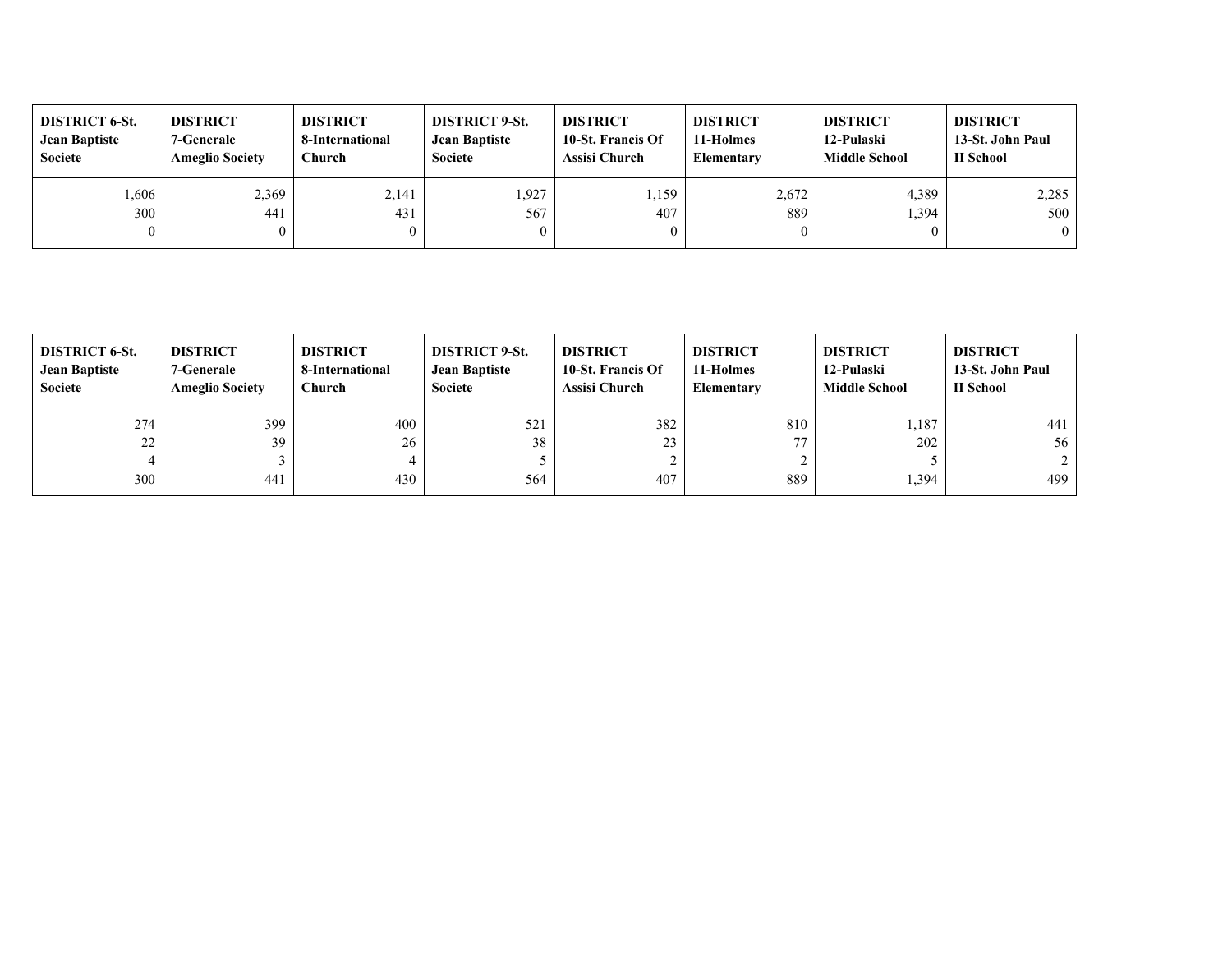| <b>DISTRICT</b><br>14-Diloreto<br>School | <b>DISTRICT</b><br><b>15-Slade Middle</b><br><b>School</b> | Grand<br><b>Total for</b><br><b>Towns</b> |
|------------------------------------------|------------------------------------------------------------|-------------------------------------------|
| 2,908                                    | 2,380                                                      | 33,475                                    |
| 898                                      | 1,124                                                      | 9,521                                     |
|                                          |                                                            |                                           |

| <b>DISTRICT</b><br>14-Diloreto<br>School | <b>DISTRICT</b><br><b>15-Slade Middle</b><br>School | Grand<br><b>Total for</b><br><b>Towns</b> |
|------------------------------------------|-----------------------------------------------------|-------------------------------------------|
| 836                                      | 1,000                                               | 8,601                                     |
| 60                                       | 123                                                 | 873                                       |
| 2                                        |                                                     | 36                                        |
| 898                                      | 1,124                                               | 9,510                                     |